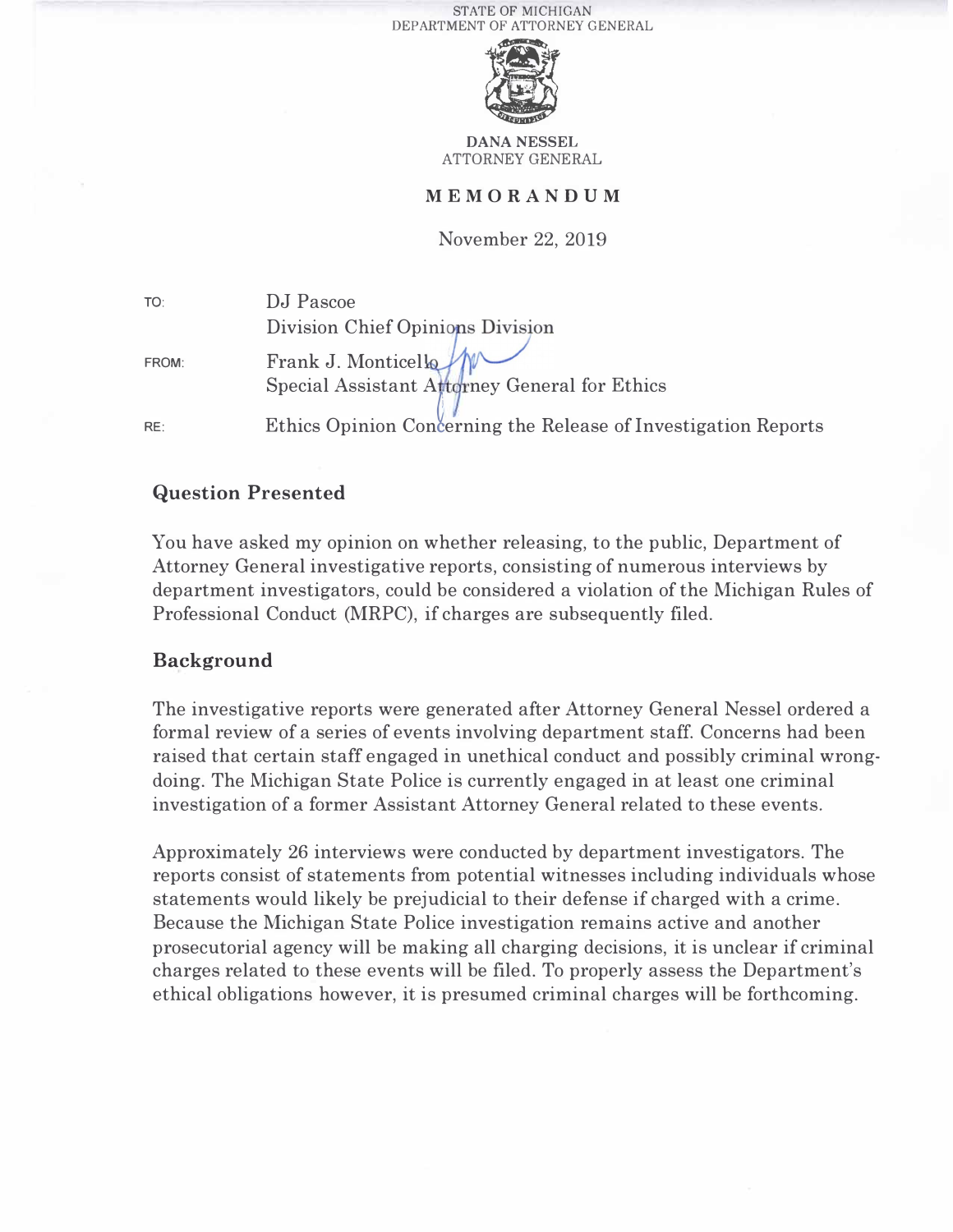# **Michigan Rules of Professional Conduct**

Michigan's Rules of Professional Conduct (MRPC), like most other states, were largely drawn from the American Bar Association's "Model Rules of Professional Conduct." MRPC 1.0. Michigan's Rule 3.6, Trial Publicity, expanded on the model rule and provides in relevant part:

(a) A lawyer who is participating or has participated in the investigation…of a matter shall not make an extrajudicial statement that the lawyer knows…will be disseminated by means of public communication and will have a substantial likelihood of materially prejudicing an adjudicative proceeding in the matter. A statement is likely to have a substantial likelihood of materially prejudicing an adjudicative proceeding when it refers to…a criminal matter…and the statement relates to:

(1) …the identity of a witness, or the expected testimony of a party or witness;

(2) in a criminal case…that could result in incarceration, …the existence or contents of any confession, admission, or statement given by a defendant or suspect…

\* \* \*

(c) No lawyer associated in a firm or government agency with a lawyer subject to paragraph (a) shall make a statement prohibited by paragraph (a).

"[T]he rule applies only to lawyers who are, or who have been, involved in the investigation or litigation of a case, and their associates." See Comment to Rule 36.

Rule 3.6 is designed to encourage lawyers to be responsible regarding extrajudicial statements. The following comment can be found under Oklahoma's Rule 3.6, similar to Michigan's Rule 3.6(a):

[R]egardless of the likelihood of public dissemination of a statement, regardless of the timing of the statement, regardless of the vulnerability of a proceeding to prejudice as a result of the dissemination of a particular statement, and regardless of whether a lawyer is involved in a proceeding or associated with a lawyer who is involved in it, a lawyer should aspire to refrain from making statements that pose a substantial likelihood of prejudicing the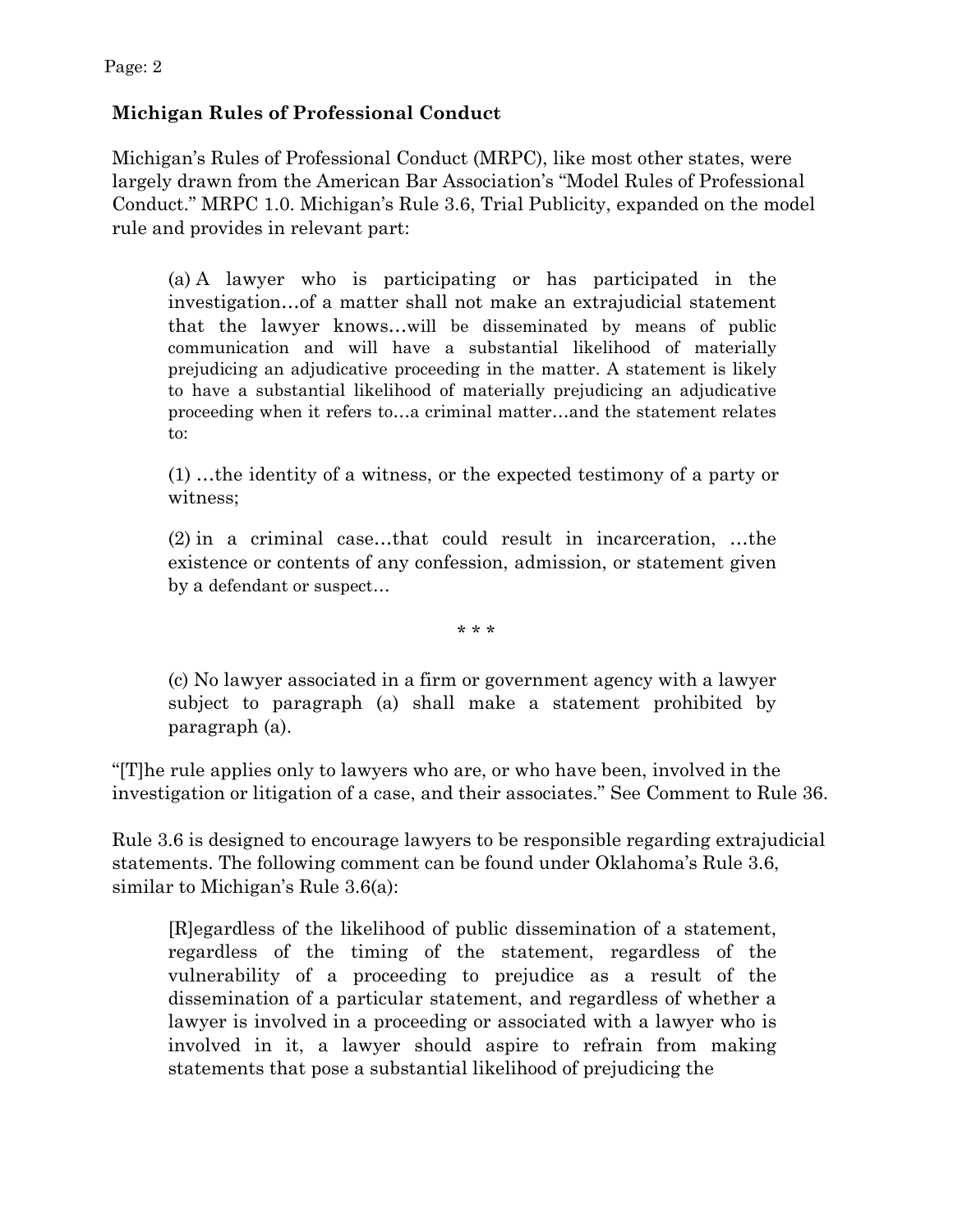fairness of a proceeding or unjustifiably casting doubt on the fairness of the proceeding or the legal system in general. A lawyer should be especially mindful of the likelihood of such effects when the lawyer's statement is reasonably likely to be disseminated by means of public communication.

Comment, ¶ 6, Okla. R. Prof. Cond. 3.6.

Prosecutors are specifically cautioned about extrajudicial statements. Rule 3.8 of the Model Rules of Professional Conduct, *Special Responsibilities of a Prosecutor*. provides in relevant part:

The prosecutor in a criminal case shall:

\* \* \*

(f) **except for statements that are necessary to inform the public of the nature and extent of the prosecutor's action and that serve a legitimate law enforcement purpose, refrain from making extrajudicial comments that have a substantial likelihood of heightening public condemnation of the accused**  and exercise reasonable care to prevent investigators, law enforcement personnel, employees or other persons assisting or associated with the prosecutor in a criminal case from making an extrajudicial statement that the prosecutor would be prohibited from making under Rule 3.6 or this Rule. (emphasis added).

Michigan's Rule 3.8 is slightly different from the Model Rule but also provides that a prosecutor in a criminal case shall:

(e) exercise reasonable care to prevent investigators, law enforcement personnel, employees, or other persons assisting or associated with the prosecutor in a criminal case from making an extrajudicial statement that the prosecutor would be prohibited from making under Rule 3.6.

The comments to Michigan's Rule 3.8 provide that paragraph (e), "imposes upon a prosecutor an obligation to make reasonable efforts and to take reasonable care to assure that a defendant's rights are protected."

Further, "[i]t is professional misconduct for a lawyer to: . . . (c) engage in conduct that is prejudicial to the administration of justice." See MRPC 8.4. [See also Michigan Court Rule, MCR 9.104, *Grounds for Discipline in General, "*The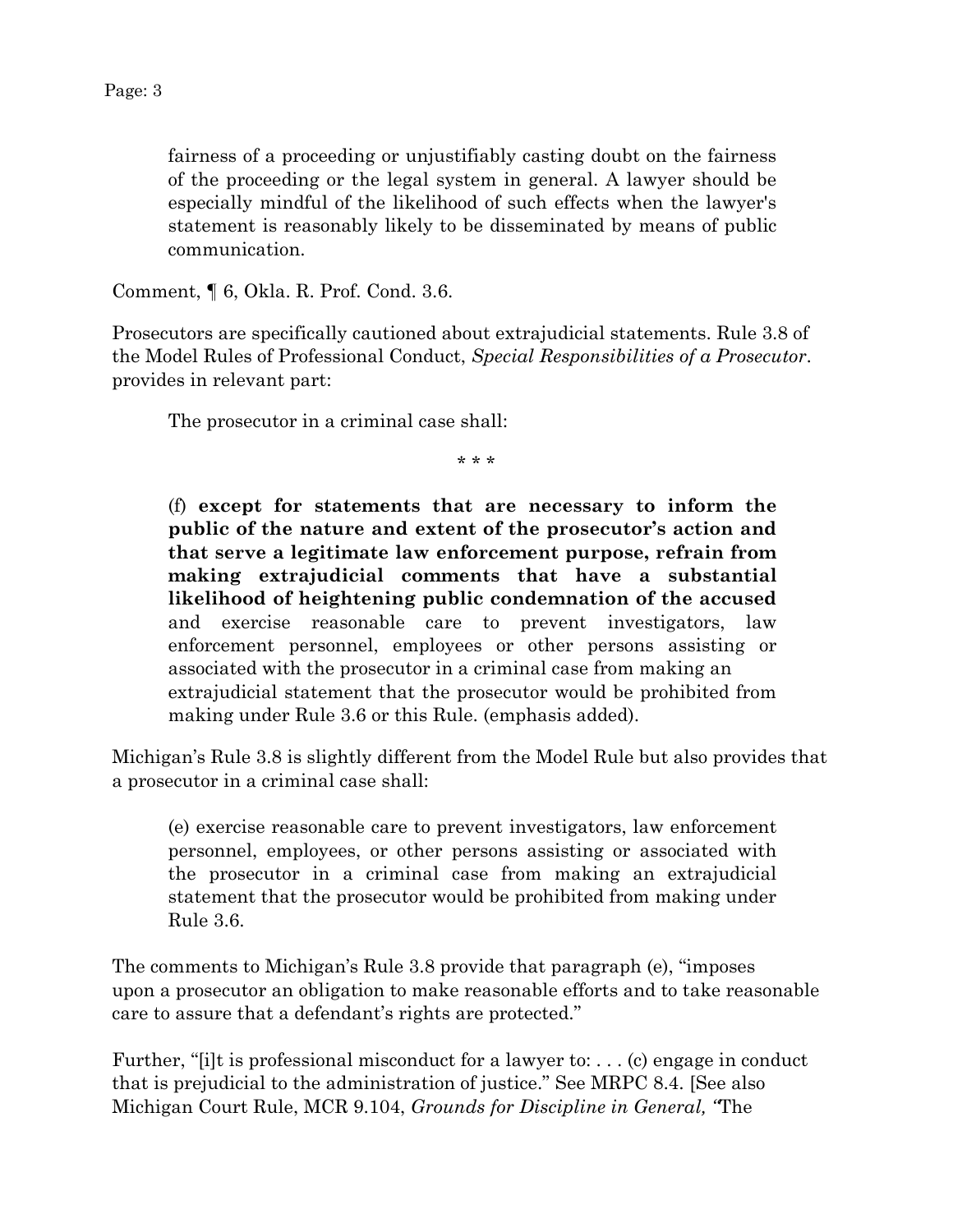#### Page: 4

following acts or omissions . . . are misconduct and grounds for discipline, whether or not occurring in the course of an attorney-client relationship: (1) conduct prejudicial to the proper administration of justice;"]

# **Discussion**

<span id="page-3-5"></span>The United State Supreme Court, in the often cited case of *Gentile v State Bar of Nevada*[1,](#page-3-0) discussed the validity of Nevada's State Bar regulation restricting free speech rights of lawyers. The State Bar of Nevada had cited *Gentile* for violation of Nevada's Supreme Court rule that prohibited a lawyer from making an "extrajudicial statement that a reasonable person would expect to be disseminated by means of public communication if the lawyer knows or reasonably should know that it will have a 'substantial likelihood of materially prejudicing an adjudicative proceeding."<sup>2</sup> Although the Court found Nevada's rule void for vagueness, it held that states are permitted to restrict attorney speech that has a substantial likelihood of prejudicing pending legal proceedings. Quoting from *Sheppard v Maxwell*[3](#page-3-2)*,* the *Gentile* decision outlined the court's concern:

<span id="page-3-9"></span><span id="page-3-7"></span><span id="page-3-6"></span>"The courts must take such steps by rule and regulation that will protect their processes from prejudicial outside interferences. Neither prosecutor, counsel for defense, the accused, witnesses, court staff nor enforcement officers coming under the jurisdiction of the court should be permitted to frustrate its function. *Collaboration between counsel and the press as to information affecting the fairness of a criminal trial is not only subject to regulation but is highly censurable and worthy of disciplinary measures."* (emphasis added in *Gentile*[4\)](#page-3-3).

<span id="page-3-8"></span>In *Attorney Grievance Commission of Maryland v Gansler*[5,](#page-3-4) the Maryland Court of Appeals reviewed whether the State's Attorney for Montgomery County, Douglas Gansler, had violated Maryland's rule 3.6, a rule very similar to MRPC 3.6. Gansler had made extrajudicial statements concerning different criminal matters. While discussing the parameters of rule 3.6 the Court stated:

<span id="page-3-3"></span>[4](#page-3-8) *Gentile*, 501 US at 1072.

<span id="page-3-0"></span>[<sup>1</sup>](#page-3-5) *Gentile v State Bar of Nevada*, 501 US 1030, 111 S Ct 2720, 115 L Ed 2d 888 (1991).

<span id="page-3-1"></span>[<sup>2</sup>](#page-3-6) *Gentile*, 501 US at 1033.

<span id="page-3-2"></span>[<sup>3</sup>](#page-3-7) *Sheppard v Maxwell*, 384 US 333 at 363 (1966).

<span id="page-3-4"></span>[<sup>5</sup>](#page-3-9) *Attorney Grievance Comm of Maryland v Gansler*, 377 Md 656, 674; 2003 Md LEXIS 744 (2003).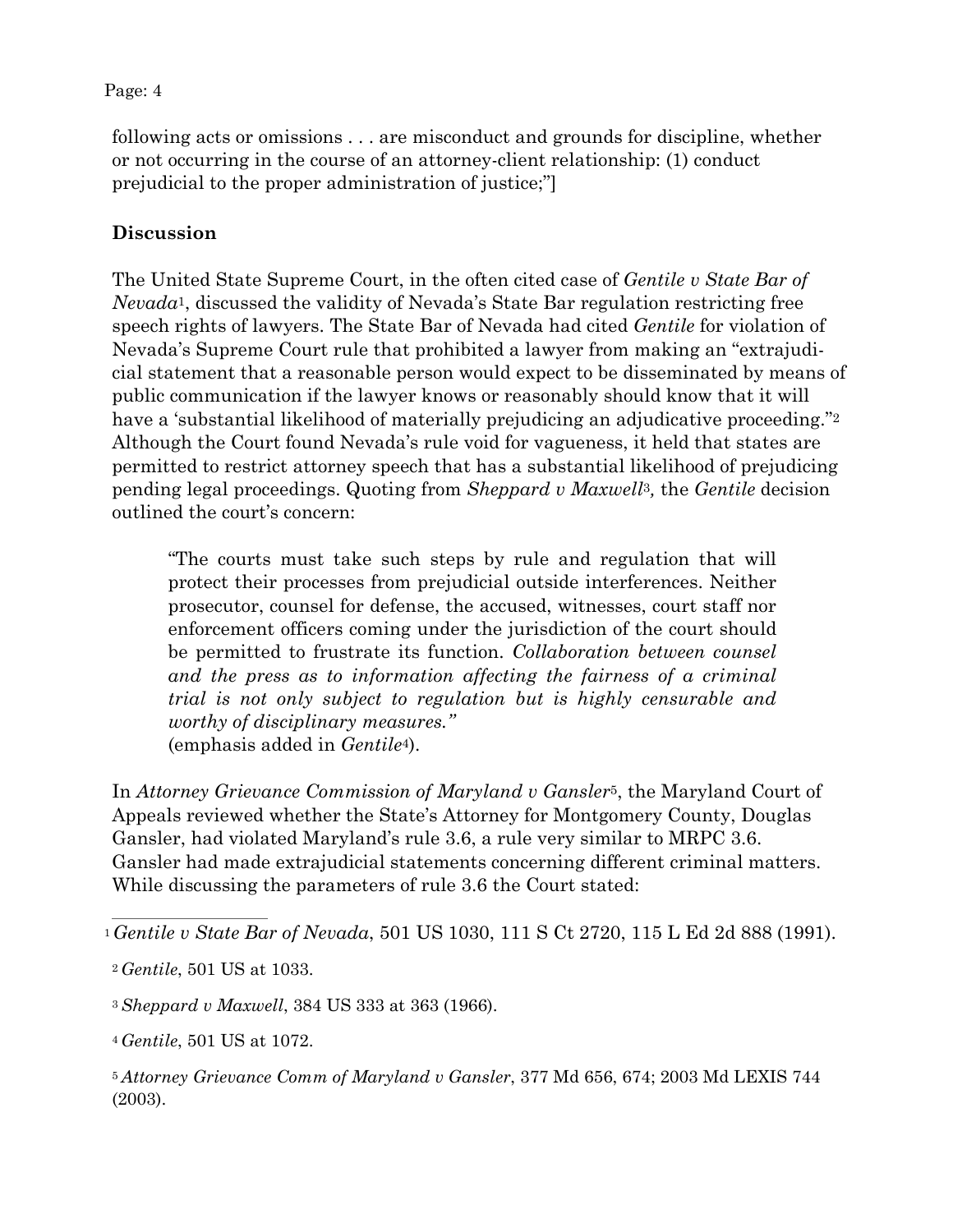<span id="page-4-4"></span>Criminal justice must be carried out in the courtroom. As Justice Holmes declared in *Patterson v Colorado*, (citations omitted) 'the theory of our system is that the conclusions to be reached in a case will be induced only by evidence and argument in open court, and not by any outside influence, whether of private talk or public print.' The constitutional underpinnings for this concept reside in the Sixth Amendment's right to a fair trial made applicable to our State through the Fourteenth Amendment[.6](#page-4-0)

Gansler's statements to the media related to the anticipated prosecution of murder suspect Cook, including Cook's confession and that Cook knew details of the murder that only the killer would have known. In the Lucas matter, prosecutor Gansler offered several remarks about the evidence against Lucas, which he described as "a confession from the perpetrator as well as scientific and forensic evidence to corroborate that confession." Gansler also expressed his opinion that they had found the person who had committed the crime[.7](#page-4-1)

After citing to *Rideau v Louisiana*[,8](#page-4-2) a United States Supreme Court decision that found a local television station's broadcast of defendant's confession violated the fundamental due process rights of the accused, the *Gansler* opinion went onto state:

<span id="page-4-7"></span><span id="page-4-6"></span><span id="page-4-5"></span>One outside circumstance that may affect a defendant's right to a fair trial and, specifically, his right to an impartial jury, occurs when an attorney makes a publicized, out-of-court statement about the defendant's case. This is particularly true because attorneys occupy a special role as participants in the criminal justice system, and as a result the public may view their speech as authoritative and reliable. …*Comments by prosecuting attorneys, in particular, have the inherent authority of the government and are more likely to influence the public. When such seemingly credible information reaches the ears or eyes of the public, the jury pool may become contaminated, greatly diminishing the court's ability to assemble an impartial jury.[9](#page-4-3)* (emphasis added).

Although Gansler successfully defended some of his extrajudicial comments relating to Cook and Lucas by arguing the information was already in the public record, the court granted him a pass only because the rule's definition of public record had not been previously defined. The court held, however, that such a broad interpretation

<span id="page-4-0"></span>[<sup>6</sup>](#page-4-4) *Gansler*, 377 Md at 674.

<span id="page-4-1"></span>[<sup>7</sup>](#page-4-5) *Gansler,* 377 Md at 667-669.

<span id="page-4-2"></span>[<sup>8</sup>](#page-4-6) *Rideau v Louisiana*, 373 US 723, 83 S Ct 1417, 10 L Ed2d 663 (1963).

<span id="page-4-3"></span>*[<sup>9</sup>](#page-4-7) Gansler,* 377 Md at 67.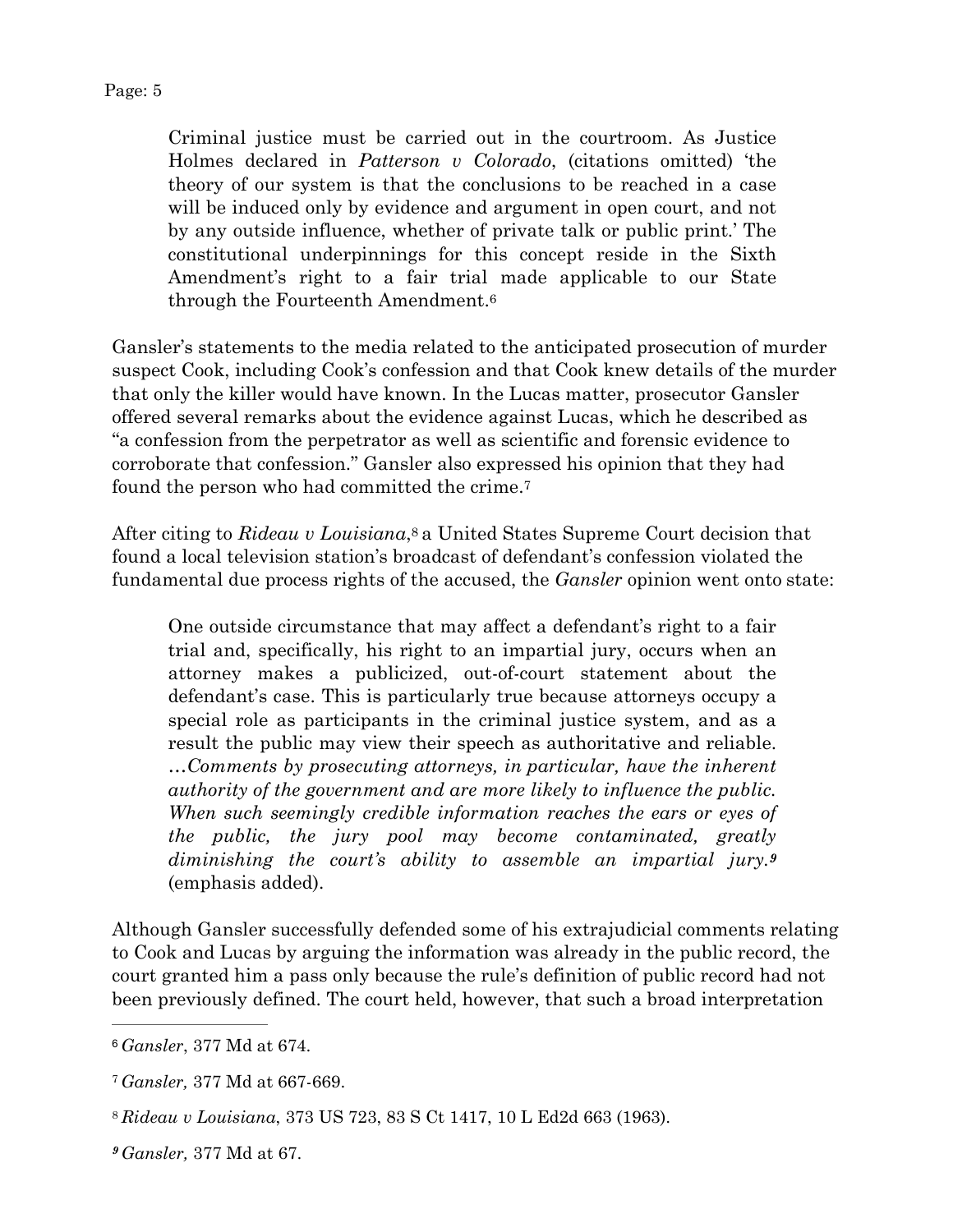Page: 6

of public record would not be tolerated in the future. In addition, the court reiterated the unique role that prosecutor's play in our system of justice, stating:

<span id="page-5-1"></span>**Prosecutors are held to even higher standards of conduct than other attorneys due to their unique role as both advocate and minister of justice… When the prosecutor speaks publicly about a pending case, he cannot separate his representational role from his speech, and he thereby involves the state in the extrajudicial comment[.10](#page-5-0)** (emphasis added)

# **Conclusion**

All lawyers, especially prosecuting attorneys, are required to ensure the proper administration of justice. A criminal defendant's sixth amendment right to a fair trial, including the right to an impartial jury, are hallmarks of American jurisprudence. For this reason, public statements made outside the courtroom by lawyers involved in the matter must be carefully scrutinized to ensure compliance with the rules of professional conduct.

Michigan, Rule 3.6 first looks at how the lawyer making the extrajudicial statement is involved; *a lawyer who is participating or has participated in the investigation… of a matter.* Here, the reports at issue relate to the Department of Attorney General's investigation of department staff concerning matters that may result in criminal proceedings.

The rule prohibits extrajudicial statements that will have a *substantial likelihood of materially prejudicing an adjudicative proceeding in the matter*. Currently, one criminal investigation is underway, and information provided by witnesses suggest additional criminal investigations are possible. As noted by the rule, a statement is likely to have a substantial likelihood of materially prejudicing an adjudicative proceeding when it *identifies a witness* or provides *expected testimony of a party or witness*. Further, if the statement relates to *the existence or contents of any confession, admission, or statement given by the defendant or suspect* it will be considered as having a substantial likelihood of materially prejudicing an adjudicative proceeding. Without question, the investigative reports at issue are replete with information that meets the threshold of having a *substantial likelihood of prejudicing an adjudicative proceeding in the matter.*

Although Rule 3.6 refers to material prejudice to an *adjudicative proceeding,* it does not explain whether the adjudicative proceeding must be pending at the time the

<span id="page-5-0"></span>[<sup>10</sup>](#page-5-1) *Gansler* 377 Md at 697-698.